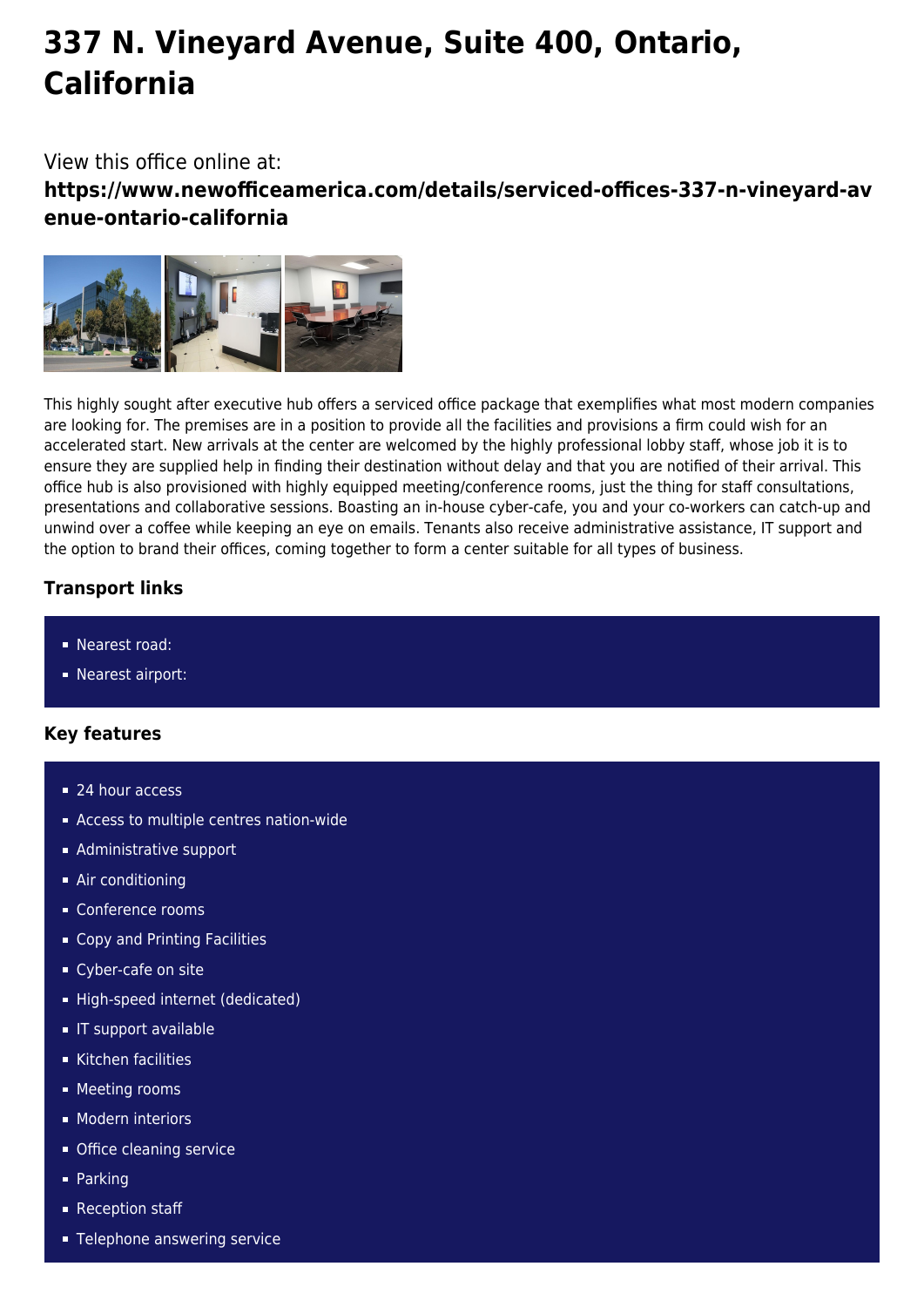- **Unbranded offices**
- Unfurnished
- wi-fi

#### **Location**

This location is a much sought after area of Ontario for all types of business. With its varied selection of public amenities and transport options, this is the ideal setting for a wide range of business types, especially global companies as Ontario International Airport is a mere 2 minute hop from the door. For enterprises that regularly need to accommodate their staff and guests, these offices are ideal. There are an array of fantastic options at your disposal, the closest being the Motel 6 hotel, which can be reached by walking from these offices in no more than 2 minutes. This business hub boasts an assortment of dining options, the nearest of which is Rosa' s restaurant, little more than a 3 minute stroll away and very popular with its customers. This part of Ontario is easily accessed from Ontario International Airport, which is just 1 mile away and can be driven to in only 2 minutes via N Vineyard Ave. Due to its highly sought after position, this serviced office hub is certainly an obvious contender when it comes to searching for workspace in Ontario, and would be well worth a visit when weighing up which would be the best new office space for your company.

#### **Points of interest within 1000 metres**

- Accent Medical Systems (medical supplies equipment) 102m from business centre
- Motel 6 (hotel/motel, motel) 121m from business centre
- El Santuario (place of worship, church) 135m from business centre
- Bcc Life Changing Ministries (place of worship, church) 135m from business centre
- Rosa's Restaurant (restaurant, italian) 141m from business centre
- Quality Inn (hotel/motel, hotel) 179m from business centre
- Universal Psychiatric (doctor) 181m from business centre
- Wendy's (restaurant, fast food) 197m from business centre
- Mellon 1st Business Bank (bank) 207m from business centre
- Best Western (hotel/motel, hotel) 212m from business centre
- DoubleTree by Hilton (hotel/motel, hotel) 220m from business centre
- Porters Primer Steakhouse (steak house, restaurant) 220m from business centre
- Dinner Detective (restaurant, american) 220m from business centre
- Affordable Use Car Sales (car glass replacement shops, repair facility) - 221m from business centre
- Gamaliel Enrique Mendez (bank) 36m from business centre
- Cambridge College (college/university) 36m from business centre
- Medical Development International (doctor) 36m from business centre
- All Japan Tours (travel agents) 36m from business centre
- Circle K (convenience stores) 84m from business centre